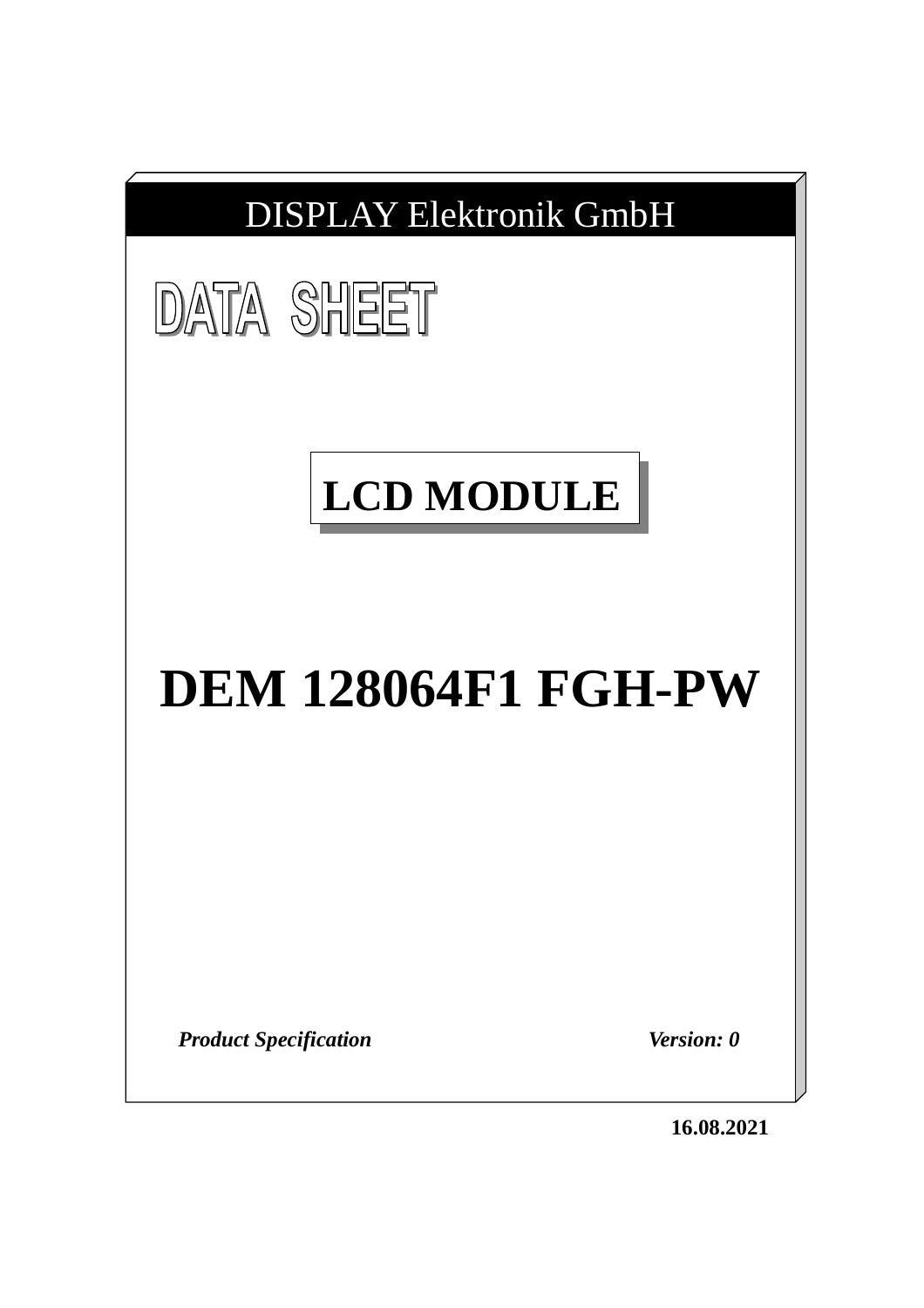# GENERAL SPECIFICATION

## MODULE NO. :

# DEM 128064F1 FGH-PW

| <b>VERSION</b><br>NO. | <b>CHANGE DESCRIPTION</b> | <b>DATE</b> |
|-----------------------|---------------------------|-------------|
| $\boldsymbol{0}$      | Original Version          | 16.08.2021  |
|                       |                           |             |
|                       |                           |             |
|                       |                           |             |
|                       |                           |             |
|                       |                           |             |
|                       |                           |             |
|                       |                           |             |
|                       |                           |             |
|                       |                           |             |
|                       |                           |             |
|                       |                           |             |
|                       |                           |             |
|                       |                           |             |

## PREPARED BY: LM DATE: 16.08.2021

APPROVED BY: WH DATE: 16.08.2021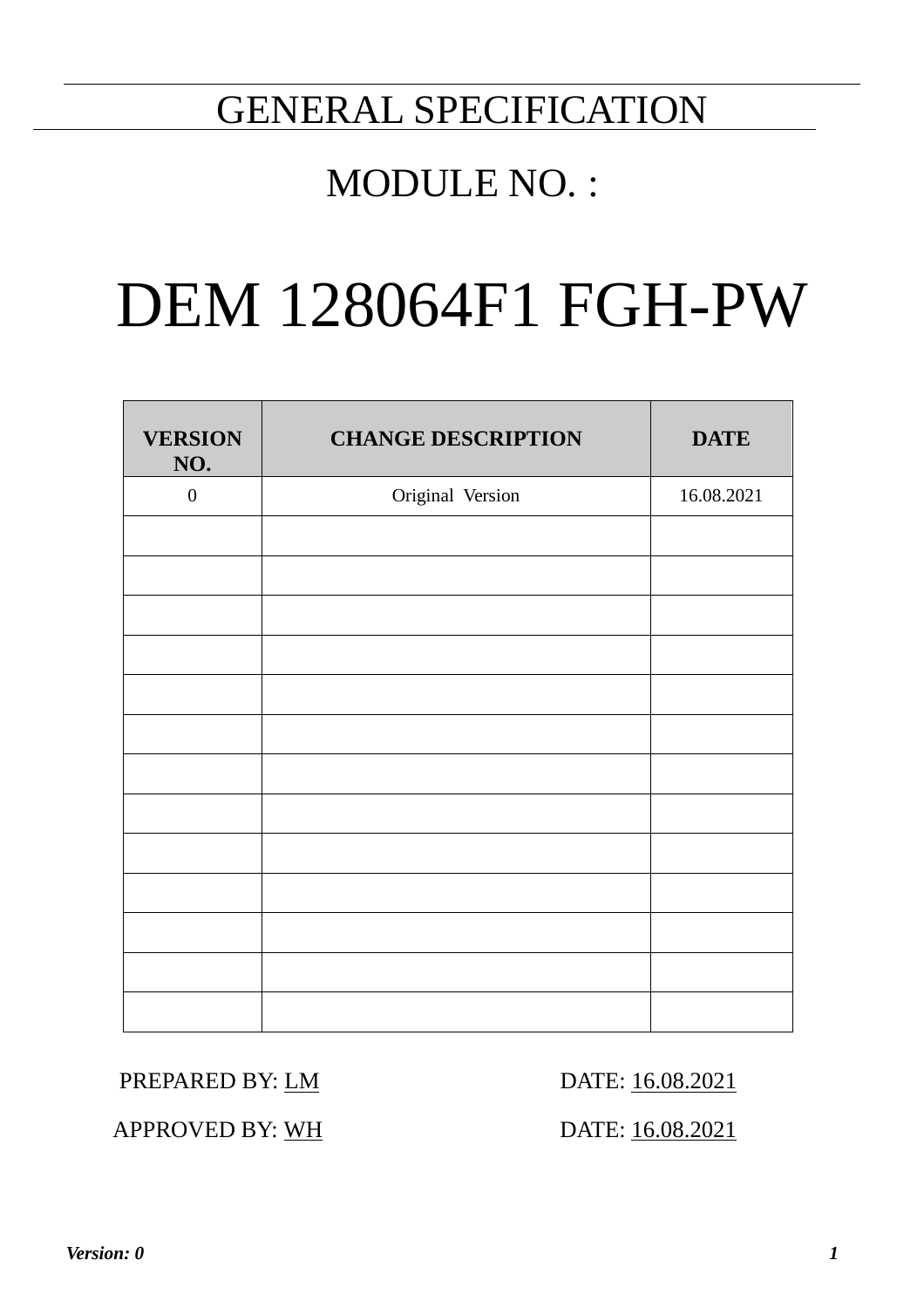**Product Specification** 

## **CONTENTS**

| Version: 0 | PAGE:2 |
|------------|--------|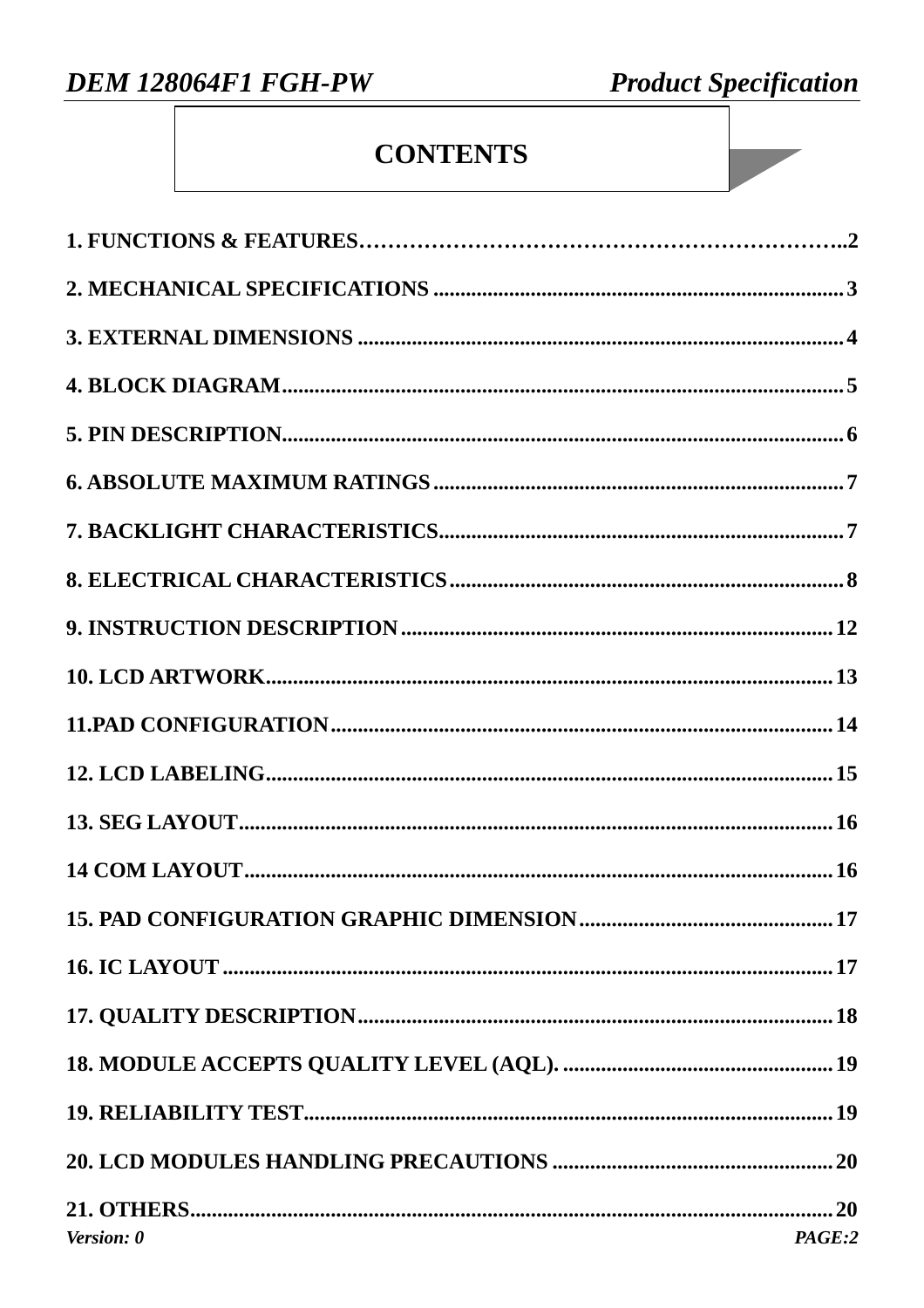## **1. FUNCTIONS & FEATURES**

l DEM128064F1 Series LCD Type :

|   |           | <b>MODULE</b>                | <b>LCD TYPE</b>                         | <b>REMARKS</b> |
|---|-----------|------------------------------|-----------------------------------------|----------------|
|   |           | DEM 128064F1 FGH-PW          | FSTN Transflective positive Mode        |                |
| L |           | <b>Viewing Direction</b>     | $: 6$ O'clock                           |                |
|   |           | Driving Scheme               | : $1/65$ Duty Cycle, $1/9$ Bias         |                |
| L |           | Power Supply Voltage (Typ.)  | :3.0V                                   |                |
| L |           | <b>LCD</b> Operation Voltage | : 9.8 V                                 |                |
| L |           | <b>Display Contents</b>      | :128 $x64$ Dots                         |                |
| L |           | <b>Backlight Color</b>       | : White                                 |                |
|   | Driver IC |                              | : IST3004-TX                            |                |
| L |           | <b>Operating Temperature</b> | :-20 $\degree$ C $\sim$ +70 $\degree$ C |                |
|   |           | <b>Storage Temperature</b>   | $:30^{\circ}$ C $\sim$ +80 $^{\circ}$ C |                |
|   |           | <b>RoHS</b> Compliant        |                                         |                |

## **2. MECHANICAL SPECIFICATIONS**

|                | Module Size:                | : 68.80 x 49.20 x 8.50mm         |
|----------------|-----------------------------|----------------------------------|
|                | <b>I</b> Viewing Area Size: | $:60.60 \times 33.10 \text{ mm}$ |
| $\mathbf{I}$   | Active Area Size            | $: 55.01 \times 27.49$ mm        |
| $\blacksquare$ | Dot Pitch:                  | $: 0.43 \times 0.43$ mm          |
|                | Dot Size:                   | $: 0.40 \times 0.40$ mm          |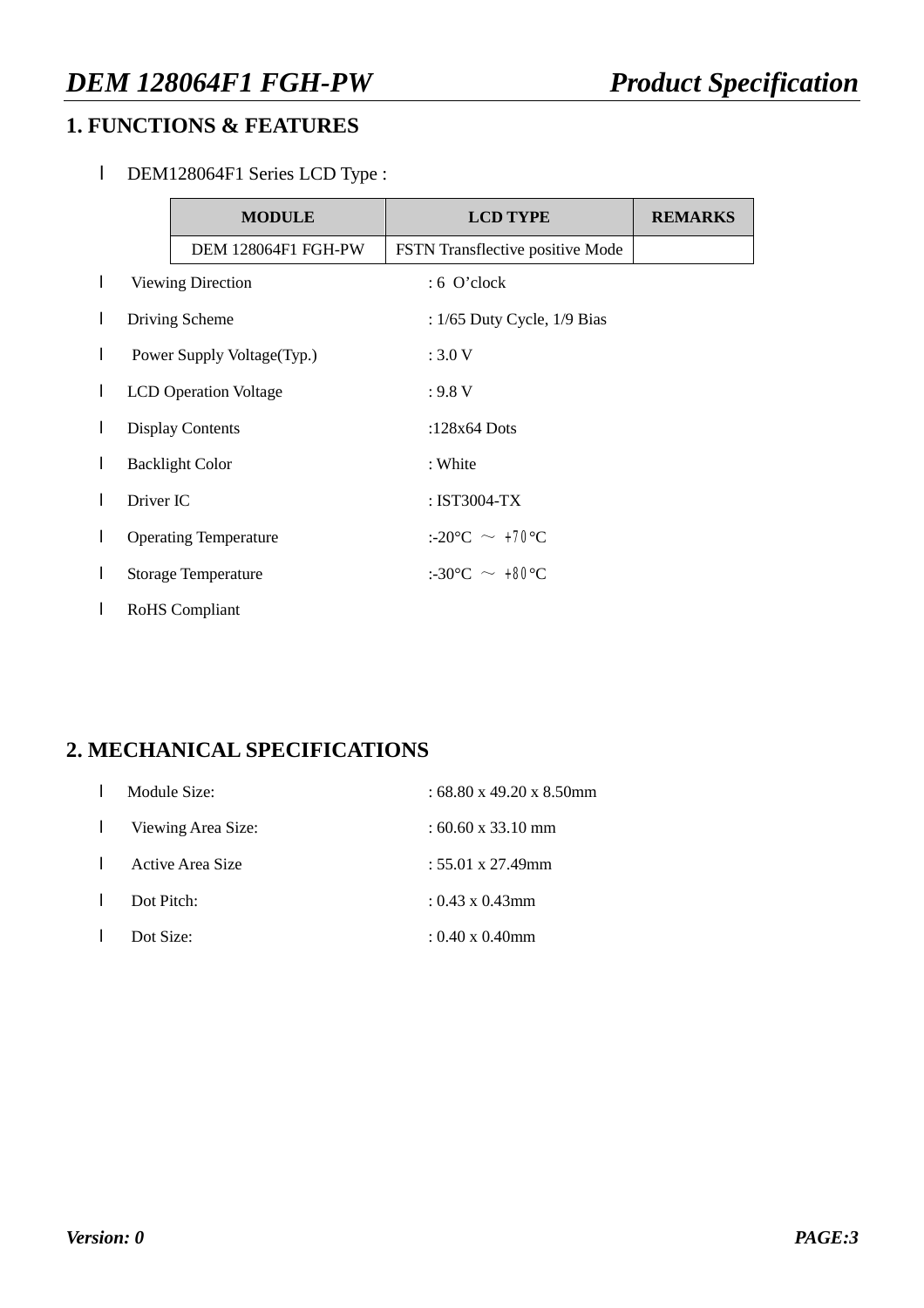## **3. EXTERNAL DIMENSIONS**

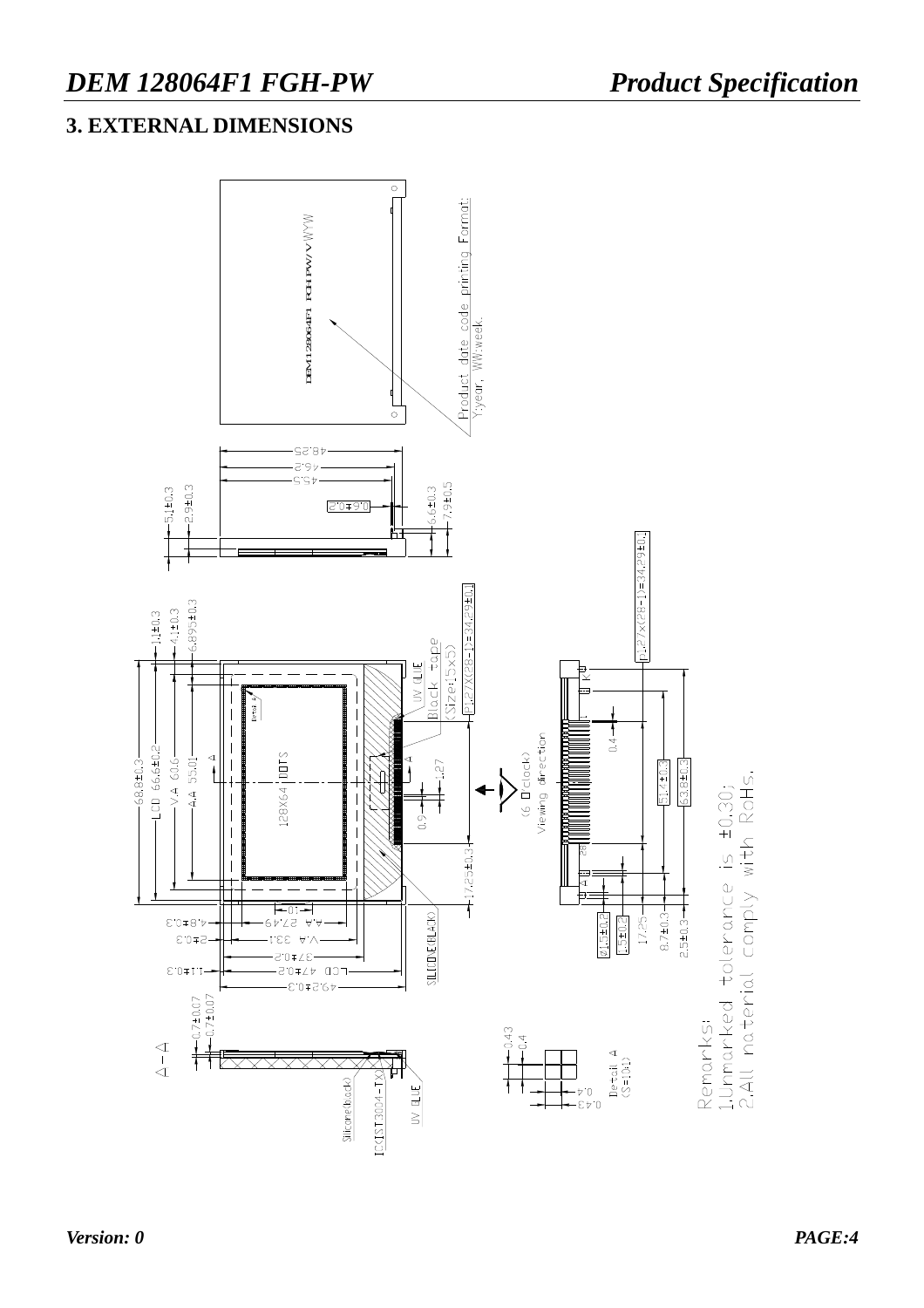## **4. BLOCK DIAGRAM**

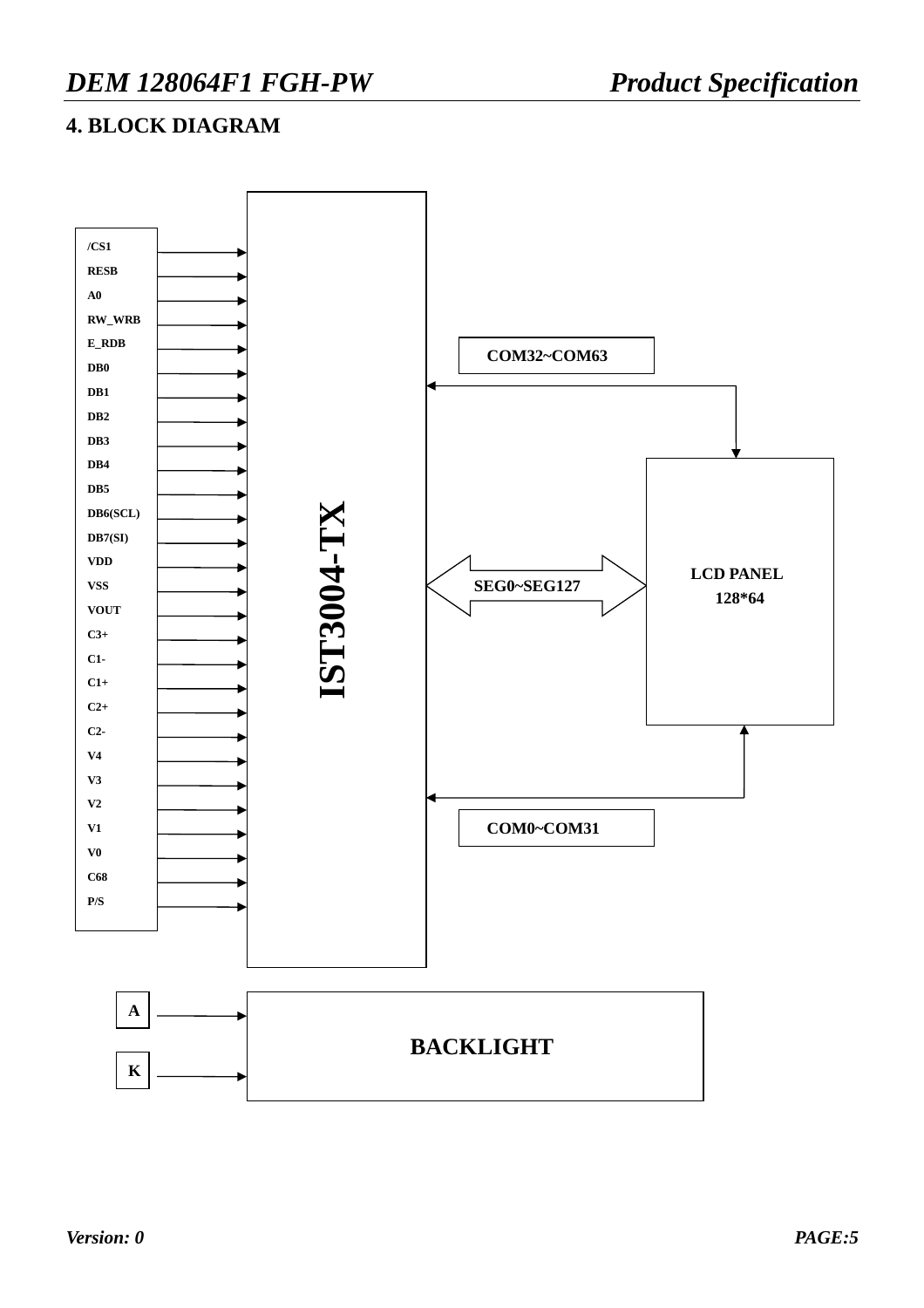## **5. PIN DESCRIPTION**

| Pin No.        | <b>Name</b>    | I/O           | <b>Description</b>        |                                                                                                                                                                                                                                                                                                                                   |                                                                                                                                                  |                                               |                                 |                                                                                                                                                                                                                |                                     |  |  |  |
|----------------|----------------|---------------|---------------------------|-----------------------------------------------------------------------------------------------------------------------------------------------------------------------------------------------------------------------------------------------------------------------------------------------------------------------------------|--------------------------------------------------------------------------------------------------------------------------------------------------|-----------------------------------------------|---------------------------------|----------------------------------------------------------------------------------------------------------------------------------------------------------------------------------------------------------------|-------------------------------------|--|--|--|
| 1              | CS1B           | $\bf{I}$      |                           | Chip select input pins<br>Data / instruction I/O is enabled only when CS1B is "L" and CS2 is "H". when chip<br>select is non-active, DB0 to DB7 may be high impedance                                                                                                                                                             |                                                                                                                                                  |                                               |                                 |                                                                                                                                                                                                                |                                     |  |  |  |
| $\overline{2}$ | <b>RESB</b>    | $\bf{I}$      |                           | Hardware Reset input pin                                                                                                                                                                                                                                                                                                          | When RESB is "L", initialization is executed.                                                                                                    |                                               |                                 |                                                                                                                                                                                                                |                                     |  |  |  |
| 3              | A <sub>0</sub> | $\bf{I}$      |                           | Register select input pin                                                                                                                                                                                                                                                                                                         | $- AO = "H" : DB0 to DB7 are display data$<br>$- AO = "L"$ : DB0 to DB7 are control data                                                         |                                               |                                 |                                                                                                                                                                                                                |                                     |  |  |  |
|                |                |               |                           | Read / Write execution control pin                                                                                                                                                                                                                                                                                                |                                                                                                                                                  |                                               |                                 |                                                                                                                                                                                                                |                                     |  |  |  |
| $\overline{4}$ | <b>RW WRB</b>  | $\mathbf I$   | C86<br>Н                  | MPU Type<br>6800-series                                                                                                                                                                                                                                                                                                           |                                                                                                                                                  | RW_WRB<br><b>WR</b>                           |                                 | Description<br>Read / Write control input pin<br>$-RW = "H" : read$<br>$-RW = 'L'': write$                                                                                                                     |                                     |  |  |  |
|                |                |               | L                         | 8080-series                                                                                                                                                                                                                                                                                                                       |                                                                                                                                                  | /WRB                                          |                                 | Write enable clock input pin<br>The data on DB0 to DB7 are latched at the rising<br>edge of the /WRB signal.                                                                                                   |                                     |  |  |  |
|                |                |               |                           | Read / Write execution control pin                                                                                                                                                                                                                                                                                                |                                                                                                                                                  |                                               |                                 |                                                                                                                                                                                                                |                                     |  |  |  |
| 5              | $E_RDB$        | $\mathbf I$   | C86<br>Η                  | MPU Type<br>6800-series                                                                                                                                                                                                                                                                                                           | E_RDB<br>$\mathbf E$                                                                                                                             |                                               |                                 | Description<br>Read / Write control input pin<br>$-RW = "H"$ : When E is "H", DB0 to DB7 are in an<br>output status.<br>- $RW = 'L'':$ The data on DB0 to DB7 are latched<br>at the falling edge the E signal. |                                     |  |  |  |
|                |                |               | L                         | 8080-series                                                                                                                                                                                                                                                                                                                       | /RDB                                                                                                                                             |                                               |                                 | Read enable clock input pin<br>When / RDB is "L", DB0 to DB7 are in an output<br>status.                                                                                                                       |                                     |  |  |  |
| $6 - 13$       | $DB0\neg DB7$  | $\rm LO$      |                           | 8-bit bi-directional data bus that is connected to the standard 8-bit microprocessor data<br>bus. When the serial interface selected ( $PS = "L"$ );<br>- DB0 to DB5 : high impedance<br>- DB6 : serial input clock (SCL)<br>- DB7 : serial input data (SDI)<br>When chip select is not active, DB0 to DB7 may be high impedance. |                                                                                                                                                  |                                               |                                 |                                                                                                                                                                                                                |                                     |  |  |  |
| 14             | <b>VDD</b>     | Supply        |                           | Power supply for logic.                                                                                                                                                                                                                                                                                                           |                                                                                                                                                  |                                               |                                 |                                                                                                                                                                                                                |                                     |  |  |  |
| 15             | <b>VSS</b>     | Supply        |                           | Ground.                                                                                                                                                                                                                                                                                                                           |                                                                                                                                                  |                                               |                                 |                                                                                                                                                                                                                |                                     |  |  |  |
| 16             | Vout           | Supply        |                           |                                                                                                                                                                                                                                                                                                                                   |                                                                                                                                                  |                                               |                                 |                                                                                                                                                                                                                |                                     |  |  |  |
| 17             | $C3+$          | O             |                           |                                                                                                                                                                                                                                                                                                                                   |                                                                                                                                                  |                                               |                                 |                                                                                                                                                                                                                |                                     |  |  |  |
| 18             | $C1-$          | $\mathbf O$   |                           | DC/DC voltage converter                                                                                                                                                                                                                                                                                                           |                                                                                                                                                  |                                               |                                 |                                                                                                                                                                                                                |                                     |  |  |  |
| 19             | $C1+$          | $\mathbf O$   |                           |                                                                                                                                                                                                                                                                                                                                   |                                                                                                                                                  |                                               |                                 |                                                                                                                                                                                                                |                                     |  |  |  |
| 20             | $C2+$          | $\mathcal{O}$ |                           |                                                                                                                                                                                                                                                                                                                                   |                                                                                                                                                  |                                               |                                 |                                                                                                                                                                                                                |                                     |  |  |  |
| 21             | $C2-$          | $\Omega$      |                           |                                                                                                                                                                                                                                                                                                                                   |                                                                                                                                                  |                                               |                                 |                                                                                                                                                                                                                |                                     |  |  |  |
| 22             | V <sub>4</sub> |               |                           | LCD driver supply voltages                                                                                                                                                                                                                                                                                                        |                                                                                                                                                  |                                               |                                 |                                                                                                                                                                                                                |                                     |  |  |  |
| 23             | V <sub>3</sub> |               |                           | amplifier for application.                                                                                                                                                                                                                                                                                                        |                                                                                                                                                  |                                               |                                 | The voltage determined by LCD pixel is impedance-converted by an operational                                                                                                                                   |                                     |  |  |  |
| 24             | V <sub>2</sub> | Supply        |                           |                                                                                                                                                                                                                                                                                                                                   | Voltages should have the following relationship;<br>$V0 \ge V1 \ge V2 \ge V3 \ge V4 \ge VSS$                                                     |                                               |                                 |                                                                                                                                                                                                                |                                     |  |  |  |
| 25             | V <sub>1</sub> |               |                           |                                                                                                                                                                                                                                                                                                                                   | following table according to the state of LCD bias.                                                                                              |                                               |                                 | When the internal power circuit is active, these voltages are generated as following as                                                                                                                        |                                     |  |  |  |
| 26             | V <sub>0</sub> |               | LCD bias<br>$1/9$ bias    |                                                                                                                                                                                                                                                                                                                                   | V1<br>$(8/9)$ xVO                                                                                                                                | V <sub>2</sub><br>$(7/9)$ xV $0$              |                                 | V <sub>3</sub><br>$(2/9)$ xVO                                                                                                                                                                                  | V <sub>4</sub><br>$(1/9)$ xVO       |  |  |  |
| 27             | C68            | $\bf{I}$      |                           |                                                                                                                                                                                                                                                                                                                                   | Microprocessor Interface Select input pin in parallel mode<br>- C68 = "H" : 6800-series MPU interface<br>- C68 = "L" : 8080-series MPU interface |                                               |                                 |                                                                                                                                                                                                                |                                     |  |  |  |
| 28             | P/S            | I             | PS<br>"H"<br>$\lq\lq L$ " | Parallel / serial data input select input<br>Interface<br>Mode<br>Parallel<br>Serial                                                                                                                                                                                                                                              | Chip Select<br>CS1B<br>CS1B<br>RW_WRB must be fixed to either "H" or "L".                                                                        | Data /<br>instruction<br>A <sub>0</sub><br>A0 | Data<br>DB0 to DB7<br>SDI (DB7) | Read / Write<br><b>E_RDB RW_WRB</b><br>Write only<br><note> In serial mode, it is impossible to read data from the on-chip RAM. And DB0 to DB5 and E_RDB and</note>                                            | Serial clock<br>$\sim$<br>SCL (DB6) |  |  |  |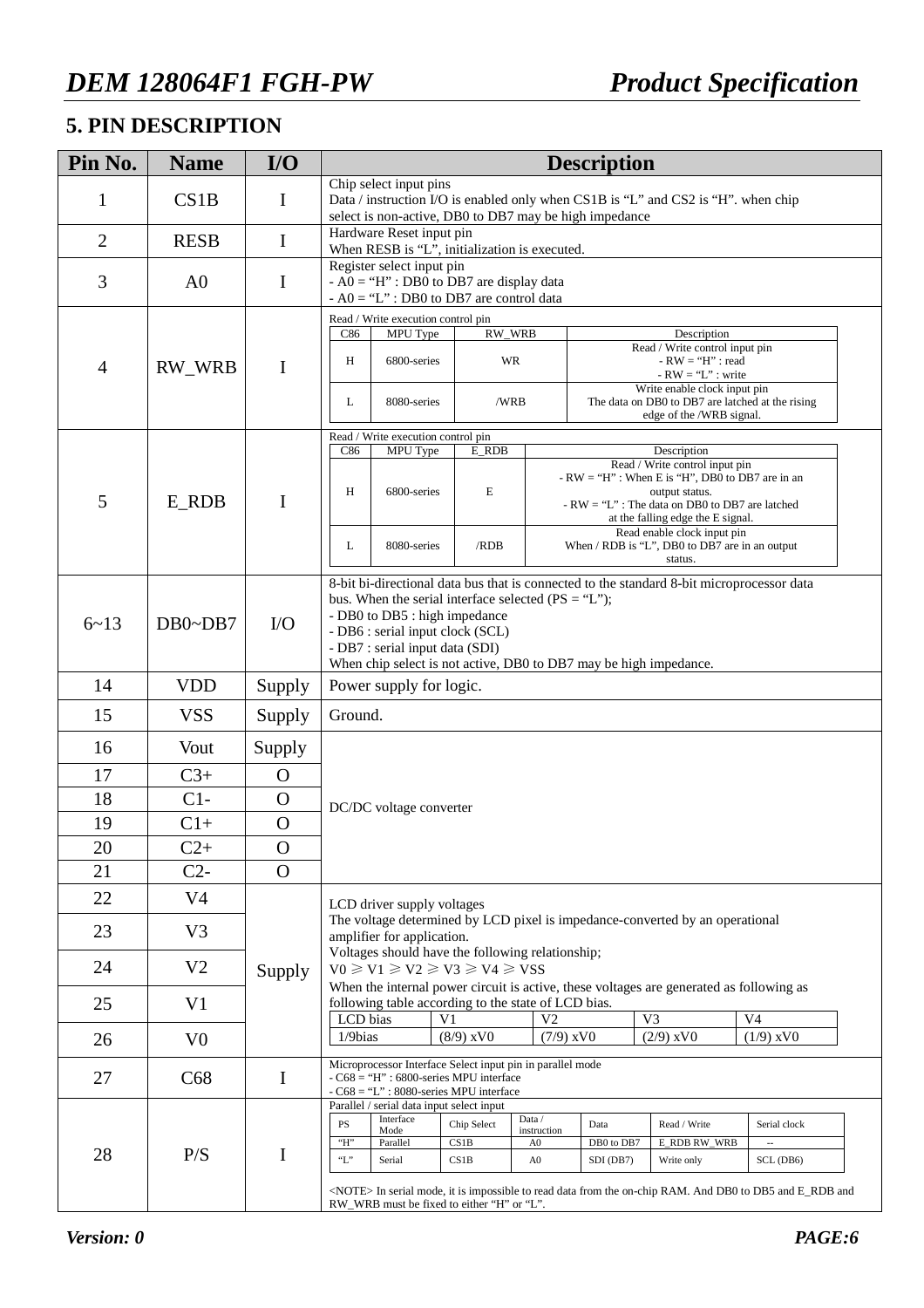|    | voltage for backlight LED+<br>supply ' |
|----|----------------------------------------|
| 17 | voltage for backlight LED-<br>Supply : |

## **6. ABSOLUTE MAXIMUM RATINGS**

| Parameter                           | Symbol                | Conditions               | Unit |
|-------------------------------------|-----------------------|--------------------------|------|
| <b>Power Supply Voltage</b>         | VDD                   | $-0.3 \sim 7.0$          |      |
| Power supply voltage (VDD standard) | V <sub>0</sub> , VOUT | $-0.3 \sim 15.0$         |      |
| Power supply voltage (VDD standard) | V1, V2, V3, V4        | $-0.3$ to V <sub>0</sub> |      |
| Operating temperature               | <b>TOPR</b>           | $-20$ to $+70$           |      |
| Storage temperature                 | <b>TSTR</b>           | $-30$ to $+80$           |      |

## **7. BACKLIGHT CHARACTERISTICS**

| 项目<br>Item                   | 符号<br>Symbol | 最小值<br>min. | 典型值<br>typ. | 最大值<br>max. | 单位<br>Unit        | 测定条件<br>Condition  |
|------------------------------|--------------|-------------|-------------|-------------|-------------------|--------------------|
| 正向电压<br>Forward Voltage      | Vf           | 2.6         | 3.0         | 3.3         | V                 | $If =$<br>60<br>mA |
| 消耗功率<br>Power Dissipation    | Pd           | 156         | 180         | 204         | mW                | $If =$<br>60<br>mA |
| * 均匀度<br>Luminous Uniformity | $\Delta$ Lv  | 70          |             |             | %                 | $MIN/MAX*100%$     |
| * 亮度<br>Luminance            | Lv           |             | 250         |             | cd/m <sup>2</sup> |                    |
| * 色度坐标                       | X            | 0.240       |             | 0.330       |                   | If $= 60$ mA       |
| Color Coordinate             | Y            | 0.240       |             | 0.330       |                   | $T = 25^{\circ}C$  |
| 峰值波长<br>Peak wave length     | $\lambda P$  |             |             |             | nm                |                    |



Remarks:<br>1.Unmarked tolerance is ±0.20;<br>2.All naterial comply with RoHs.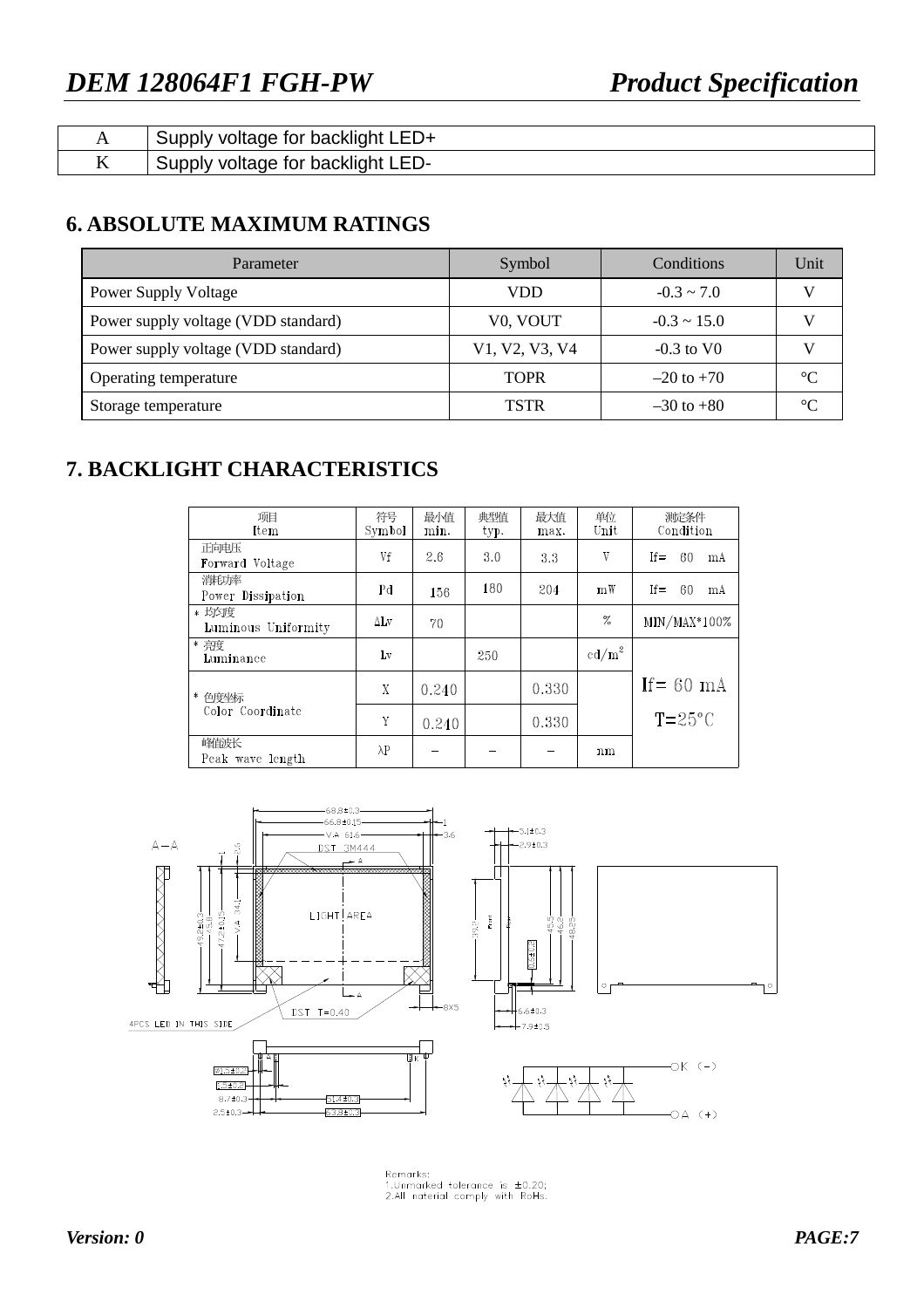## **8. ELECTRICAL CHARACTERISTICS**

#### **8.1. DC CHARACTERISTICS**

| <b>Item</b>                |               | <b>Condition</b> |                          | <b>STANDARD VALUE</b> |      |       |  |  |
|----------------------------|---------------|------------------|--------------------------|-----------------------|------|-------|--|--|
|                            | <b>Symbol</b> |                  | Min.                     | Typ.                  | Max. | units |  |  |
| <b>Operating Voltage</b>   | VDD           | Relative to VSS  | 2.7                      | 3.0                   | 3.3  |       |  |  |
| <b>LCD Driving Voltage</b> | VLCD          | Relative to VSS  | 9.6                      | 9.8                   | 10   |       |  |  |
| <b>Consumption Current</b> | <b>IDD</b>    | -                | $\overline{\phantom{0}}$ | TBD                   |      | mA    |  |  |

#### **8.2. AC CHARACTERISTICS**

#### Read / Write Characteristics (8080-series MPU)



| Item                                    | Signal                | Symbol          | Min.    | Typ. | Max. | Unit | Remark    |
|-----------------------------------------|-----------------------|-----------------|---------|------|------|------|-----------|
| Address setup time<br>Address hold time | A0                    | tAS80<br>tAH80  | 0<br>0  |      | -    | ns   |           |
| System cycle time                       |                       | tCY80           | 300     |      | -    | ns   |           |
| Pulse width (WRB)                       | RW WRB                | $t$ PW80 $(W)$  | 150     |      |      | ns   |           |
| Pulse width (RDB)                       | E RDB                 | $t$ PW80 $(R)$  | 150     |      | -    | ns   |           |
| Data setup time<br>Data hold time       | DB7                   | tDS80<br>tDH80  | 60<br>0 |      | -    | ns   |           |
| Read access time<br>Output disable time | to<br>DB <sub>0</sub> | tACC80<br>tOD80 | 140     |      | 10   | ns   | (No load) |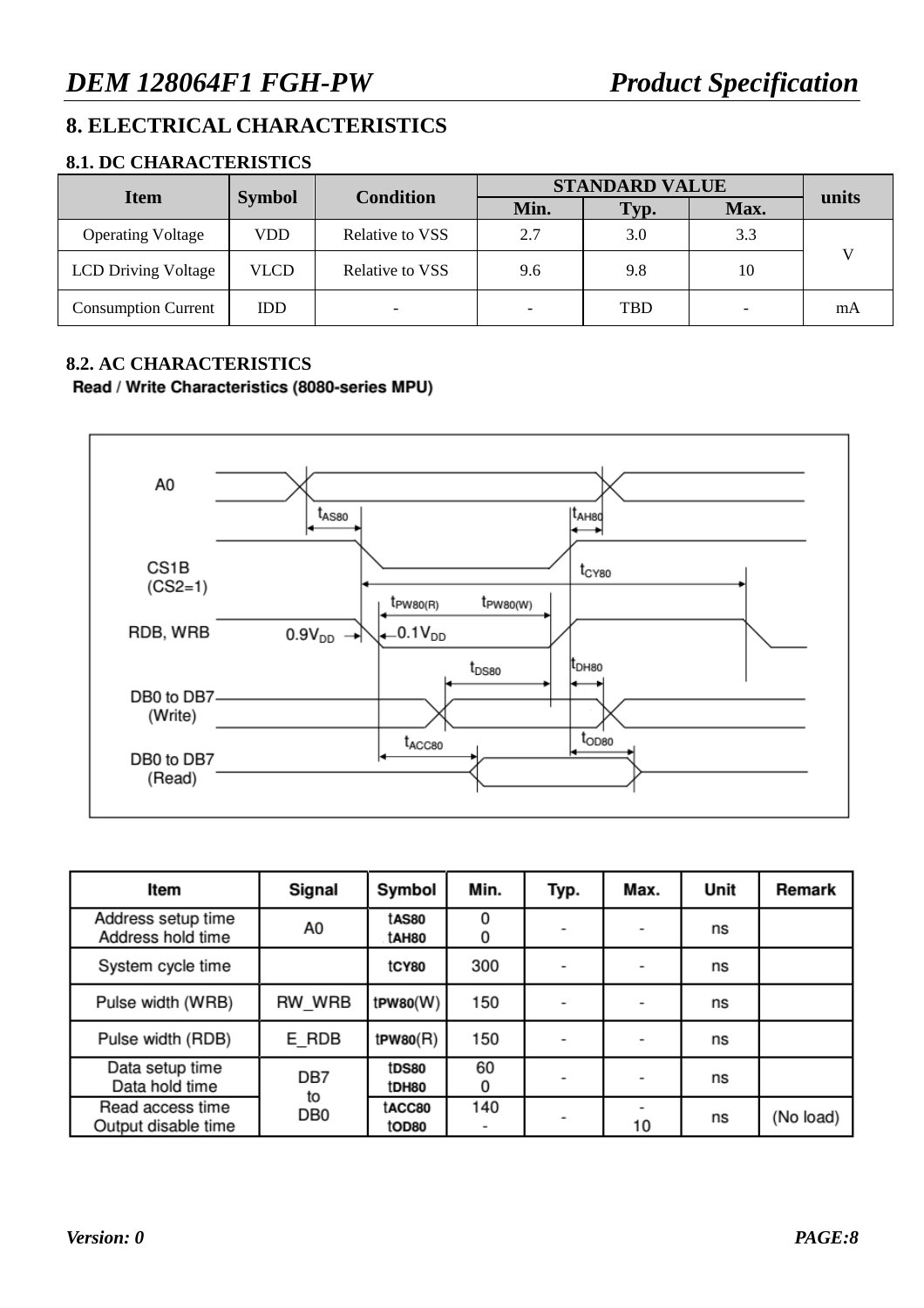## *DEM 128064F1 FGH-PW Product Specification*

Read / Write Characteristics (6800-series Microprocessor)



| Item                                    | Signal          | Symbol          | Min.          | Typ. | Max.                     | Unit | Remark    |
|-----------------------------------------|-----------------|-----------------|---------------|------|--------------------------|------|-----------|
| Address setup time<br>Address hold time | A0              | tAH68           | $\Omega$<br>0 |      | $\overline{\phantom{0}}$ | ns   |           |
| System cycle time                       |                 | tCY68           | 300           |      | $\overline{\phantom{a}}$ | ns   |           |
| Pulse width (E)                         | RW WRB          | $t$ PW68 $(W)$  | 150           |      | -                        | ns   |           |
| Pulse width (E)                         | E RDB           | $t$ PW68 $(R)$  | 150           |      | -                        | ns   |           |
| Data setup time<br>Data hold time       | DB7<br>to       | tDS68<br>tDH68  | 60<br>0       |      | ۰                        | ns   |           |
| Read access time<br>Output disable time | DB <sub>0</sub> | tACC68<br>tOD68 | 140<br>-      |      | 10                       | ns   | (No load) |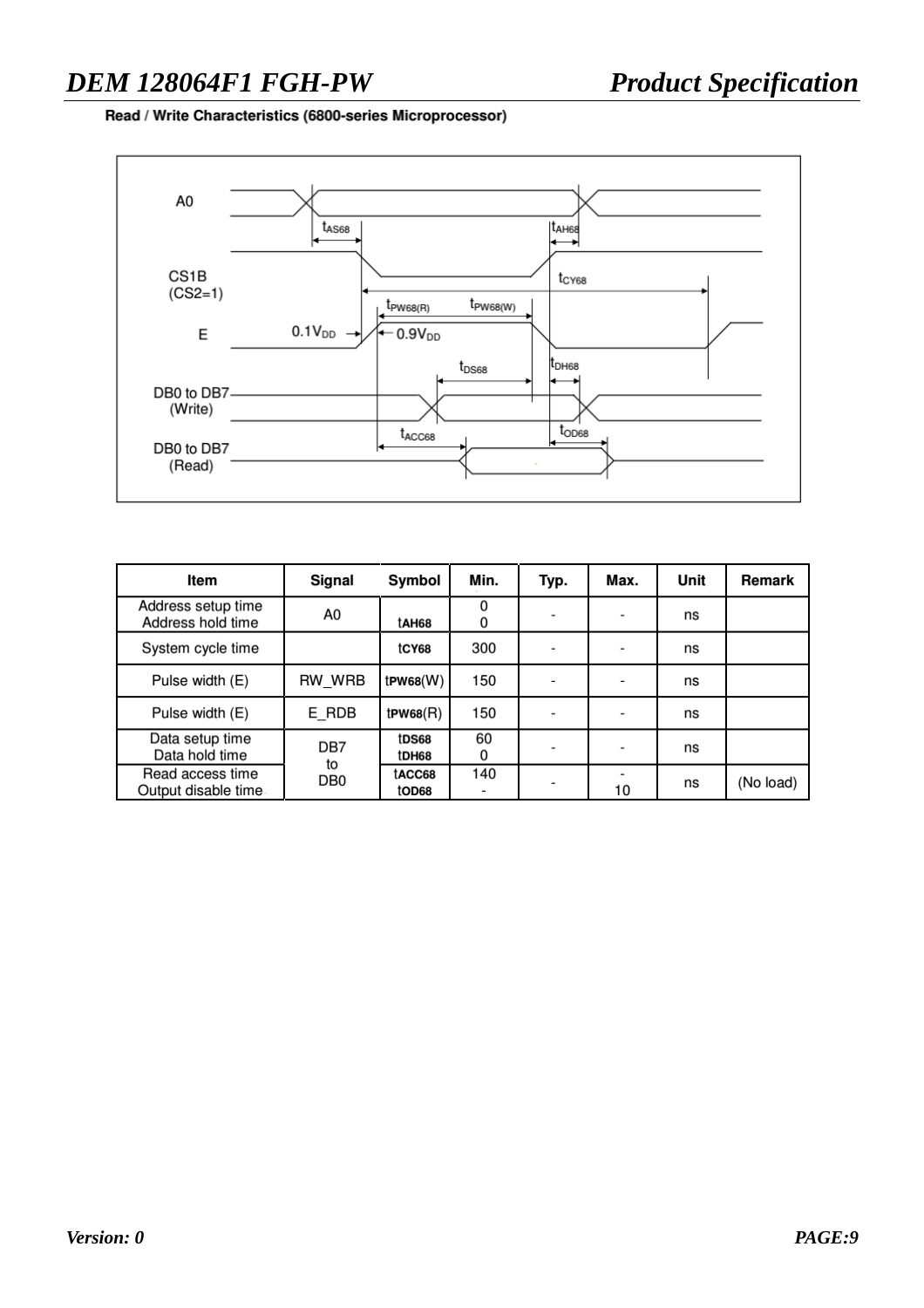#### **Serial Interface Characteristics**



| Item                                        | Signal            | Symbol       | Min.     | Typ. | Max. | Unit | Remark |
|---------------------------------------------|-------------------|--------------|----------|------|------|------|--------|
| Serial clock cycle                          | DB <sub>6</sub>   | tcys         | 200      |      |      |      |        |
| SCL high pulse width<br>SCL low pulse width | (SCL)             | twhs<br>twls | 90<br>90 |      |      | ns   |        |
| Address setup time                          | A0                | tASS         | 45       |      |      |      |        |
| Address hold time                           |                   | tahs         | 45       |      |      | ns   |        |
| Data setup time                             | DB7               | tDSS         | 45       |      |      |      |        |
| Data hold time                              | (SDI)             | <b>tDHS</b>  | 45       |      |      | ns   |        |
| CS1B setup time                             | CS <sub>1</sub> B | tcss         | 90       |      |      |      |        |
| CS1B hold time                              |                   | tCHS         | 90       |      |      | ns   |        |

#### **Reset Input Timing**

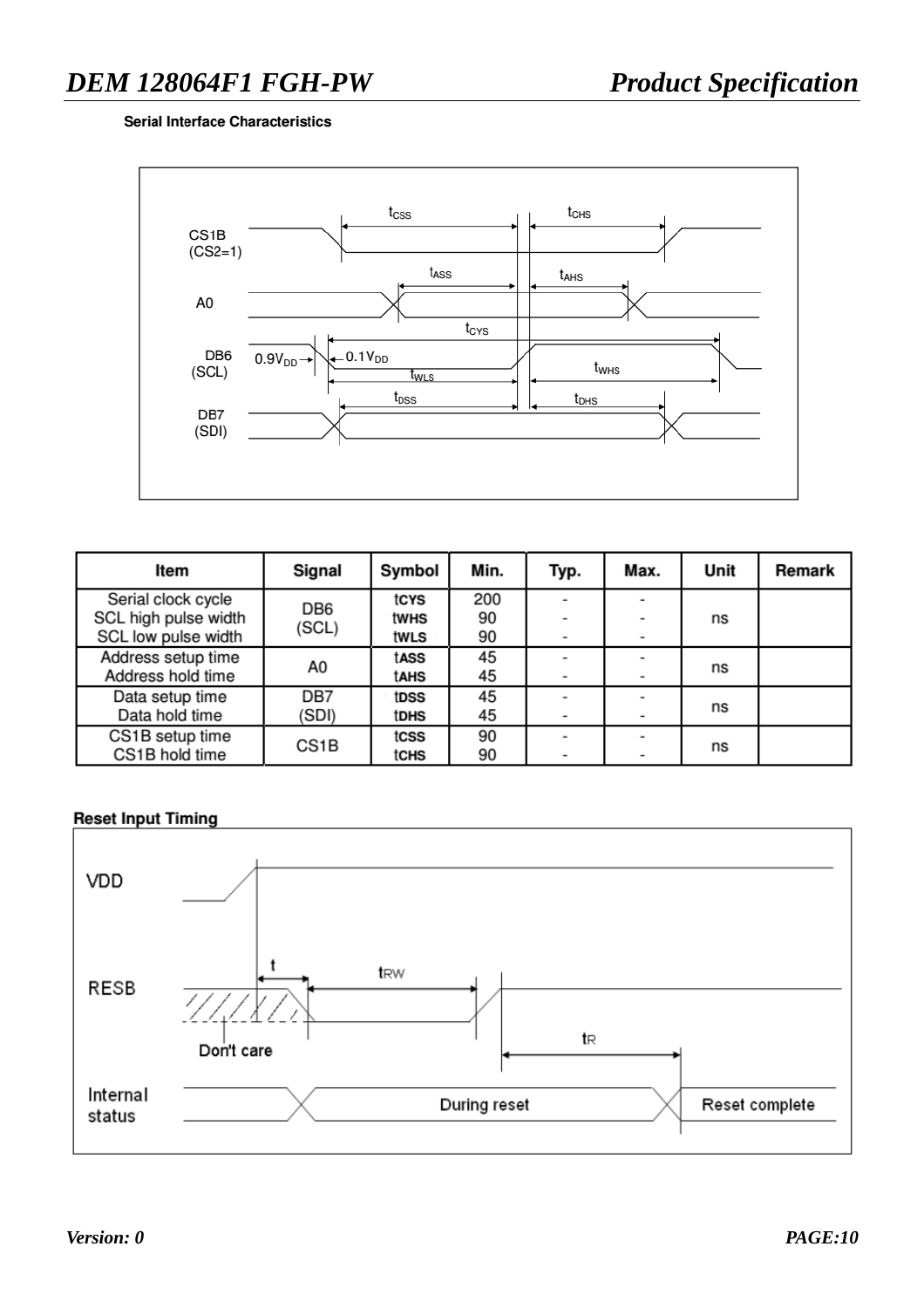## *DEM 128064F1 FGH-PW Product Specification*

| Item                  | Signal                   | Symbol          | Min. | Typ.                     | Max. | Unit | Remark |
|-----------------------|--------------------------|-----------------|------|--------------------------|------|------|--------|
| Reset low pulse width | <b>RESB</b>              | t <sub>RW</sub> |      | $\overline{\phantom{a}}$ | -    | us   |        |
| Reset time            | $\overline{\phantom{a}}$ | tR              | -    | $\overline{\phantom{a}}$ |      | us   |        |
| Reset time            | <b>RESB</b>              |                 |      | $\overline{\phantom{a}}$ | ٠    | us   |        |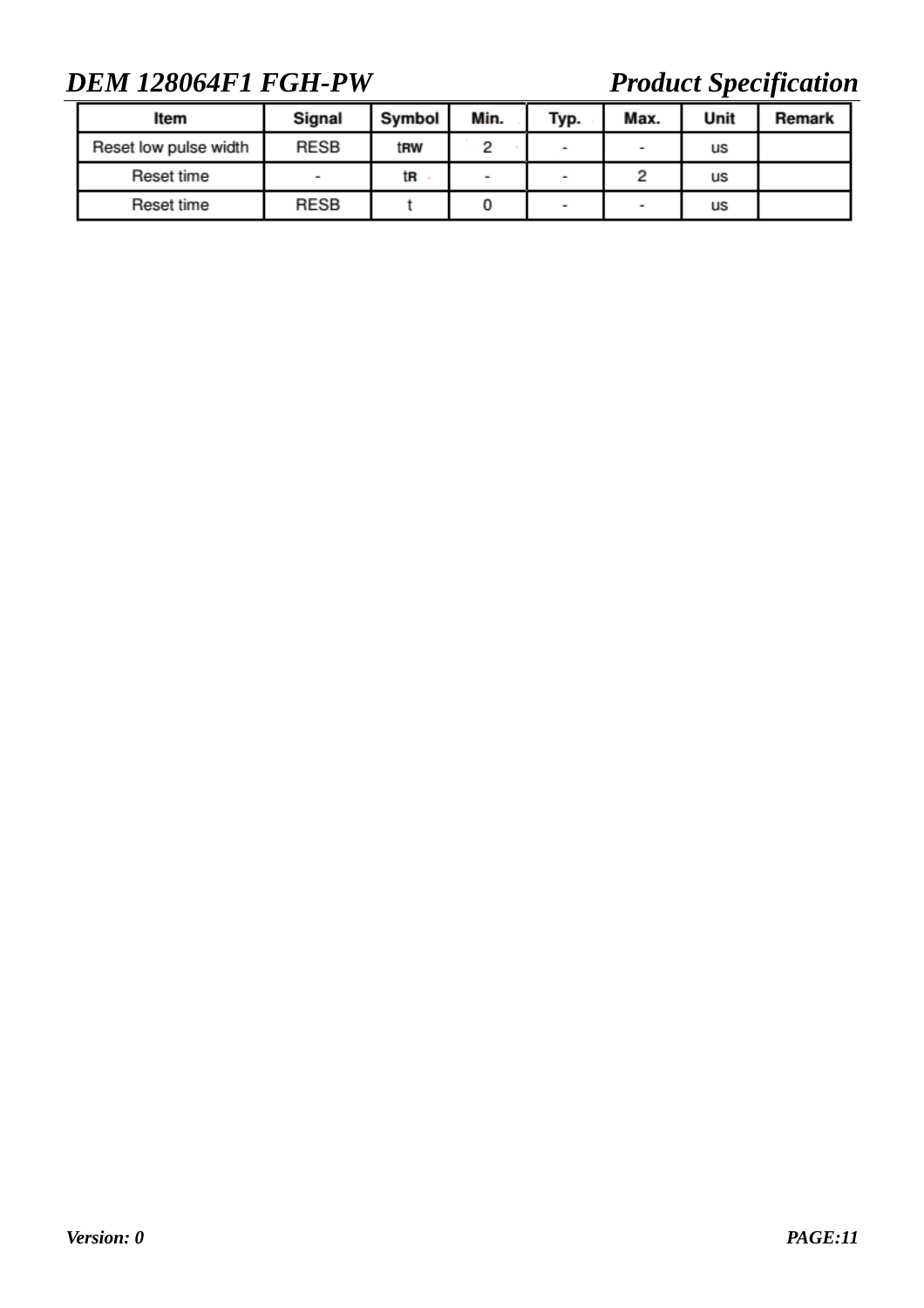## **9. INSTRUCTION DESCRIPTION**

| <b>INSTRUCTION</b>                | A <sub>0</sub> | <b>RW</b> | DB7         | DB <sub>6</sub> | DB <sub>5</sub> | DB <sub>4</sub> | DB <sub>3</sub> | DB <sub>2</sub> | DB <sub>1</sub> | DB <sub>0</sub> | <b>Description</b>                                                                                                            |  |
|-----------------------------------|----------------|-----------|-------------|-----------------|-----------------|-----------------|-----------------|-----------------|-----------------|-----------------|-------------------------------------------------------------------------------------------------------------------------------|--|
| Display ON / OFF                  | 0              | 0         | 1           | 0               | 1               | 0               | 1               | 1               | 1               | <b>DON</b>      | CD display On/Off control<br>$DOM = 0$ : display OFF<br>$DOM = 1$ : display On                                                |  |
| Display starting line             | 0              | 0         | 0           | 1               | ST <sub>5</sub> | ST <sub>4</sub> | ST <sub>3</sub> | ST <sub>2</sub> | ST <sub>1</sub> | ST <sub>0</sub> | Specify the line address for the<br>first COM output                                                                          |  |
| page address                      | 0              | 0         | 1           | 0               | 1               | 1               | P3              | P <sub>2</sub>  | P <sub>1</sub>  | P <sub>0</sub>  | Set page address                                                                                                              |  |
| Set column address MSB            | 0              | 0         | 0           | 0               | 0               | 1               | Υ7              | Y6              | Y5              | Y4              | Set column address MSB                                                                                                        |  |
| Set column address LSB            | 0              | 0         | 0           | 0               | 0               | 0               | Y3              | Y2              | Y1              | Y0              | Set column address LSB                                                                                                        |  |
| Read status                       | 0              | 1         | <b>BUSY</b> | <b>ADC</b>      | ON/OFF          | <b>RESB</b>     | 0               | 0               | 0               | 0               | Read the internal status                                                                                                      |  |
| Write display data                | 1              | 0         |             |                 |                 |                 | Write data      |                 |                 |                 | Write data into Display RAM                                                                                                   |  |
| Read display data                 | 1              | 1         |             |                 |                 |                 | Read data       |                 |                 |                 | Read data from Display RAM                                                                                                    |  |
| ADC select                        | 0              | 0         | 1           | 0               | 1               | 0               | 0               | 0               | 0               | ADC             | SEG output direction select<br>$ADC = 0$ : SEG0 $\rightarrow$ SEG131<br>$ADC = 1 : SFG131 \rightarrow SFG0$                   |  |
| Reverse display ON / OFF          | 0              | 0         | 1           | 0               | 1               | 0               | 0               | 1               | 1               | REV             | Normal / Reverse display select<br>REV = 0 : Reverse display off<br>REV = 1 : Reverse display on                              |  |
| Entire display ON / OFF           | 0              | 0         | 1           | 0               | 1               | 0               | 0               | 1               | 0               | <b>FON</b>      | Entire display On/Off control<br>$EON = 0$ : Entire display off<br>EON = 1 : Entire display on                                |  |
| LCD bias select                   | 0              | 0         | 1           | 0               | 1               | 0               | 0               | 0               | 1               | <b>BS</b>       | Select LCD bias                                                                                                               |  |
| Set Read-modify-write<br>(RMW)    | 0              | 0         | 1           | 1               | 1               | 0               | 0               | 0               | 0               | 0               | Set Read-modify-write mode                                                                                                    |  |
| Clear RMW                         | 0              | 0         | 1           | 1               | 1               | 0               | 1               | 1               | 1               | 0               | Clear Read-modify-write mode                                                                                                  |  |
| <b>S/W Reset</b>                  | 0              | 0         | 1           | 1               | 1               | 0               | 0               | 0               | 1               | 0               | S/W Reset                                                                                                                     |  |
| SHL select                        | 0              | 0         | 1           | 1               | 0               | 0               | <b>SHL</b>      | $\pmb{\times}$  | ×               | ×               | COM output direction select<br>$SHL = 0$ : COM0 $\rightarrow$ COM63<br>$SHL = 1 : COM63 \rightarrow COM0$                     |  |
| Power control                     | 0              | 0         | 0           | 0               | 1               | 0               | 1               | VC              | <b>VR</b>       | VF              | Control power circuit operation                                                                                               |  |
| Regulator resistor select         | 0              | 0         | 0           | 0               | 1               | 0               | 0               | R <sub>2</sub>  | R1              | R <sub>0</sub>  | Select internal resistance ratio of<br>the regulator resistor                                                                 |  |
| Set reference voltage<br>mode     | 0              | 0         | 1           | 0               | 0               | 0               | 0               | 0               | 0               | 1               | Set reference voltage mode<br>(double byte command)                                                                           |  |
| Set reference voltage<br>register | 0              | 0         | ×           | ×               | SV <sub>5</sub> | SV <sub>4</sub> | SV3             | SV <sub>2</sub> | SV <sub>1</sub> | SVO             | Set reference voltage register                                                                                                |  |
| Set static indicator mode         | 0              | 0         | 1           | 0               | 1               | 0               | 1               | 1               | 0               | <b>SM</b>       | Set static indicator mode<br>(double byte command)                                                                            |  |
| Set static indicator register     | 0              | 0         | ×           | ×               | ×               | ×               | ×               | ×               | S1              | S0              | Set static indicator register                                                                                                 |  |
| Power save                        | ۰              | ٠         | ٠           | ٠               | ٠               | ٠               | ٠               | ٠               | ۰               |                 | Compound Instruction of display<br>OFF and entire display ON                                                                  |  |
| <b>NOP</b>                        | 0              | 0         | 1           | 1               | 1               | 0               | 0               | 0               | 1               | 1               | No operation (dummy command)                                                                                                  |  |
| Set Booster Ratio select<br>mode  | 0              | 0         | 1           | 1               | 1               | 1               | 1               | 0               | 0               | 0               | Set Booster ration select mode<br>(double byte command)                                                                       |  |
| Set Booster Ratio register        | 0              | 0         | х           | х               | х               | x               | х               | x               | BT <sub>1</sub> | BT0             | Set Booster ration<br>$BT[1:0] = 00 : x2, x3, x4$<br>$BT[1:0] = 01 : x5$<br>$BT[1:0] = 11 : x6$<br>BT[1:0] = 10 : (don't use) |  |
| <b>Test Instruction</b>           | 0              | 0         | 1           | 0               | 0               | 0               | 1               | 0               | 0               | 0               | Test command (don't use)                                                                                                      |  |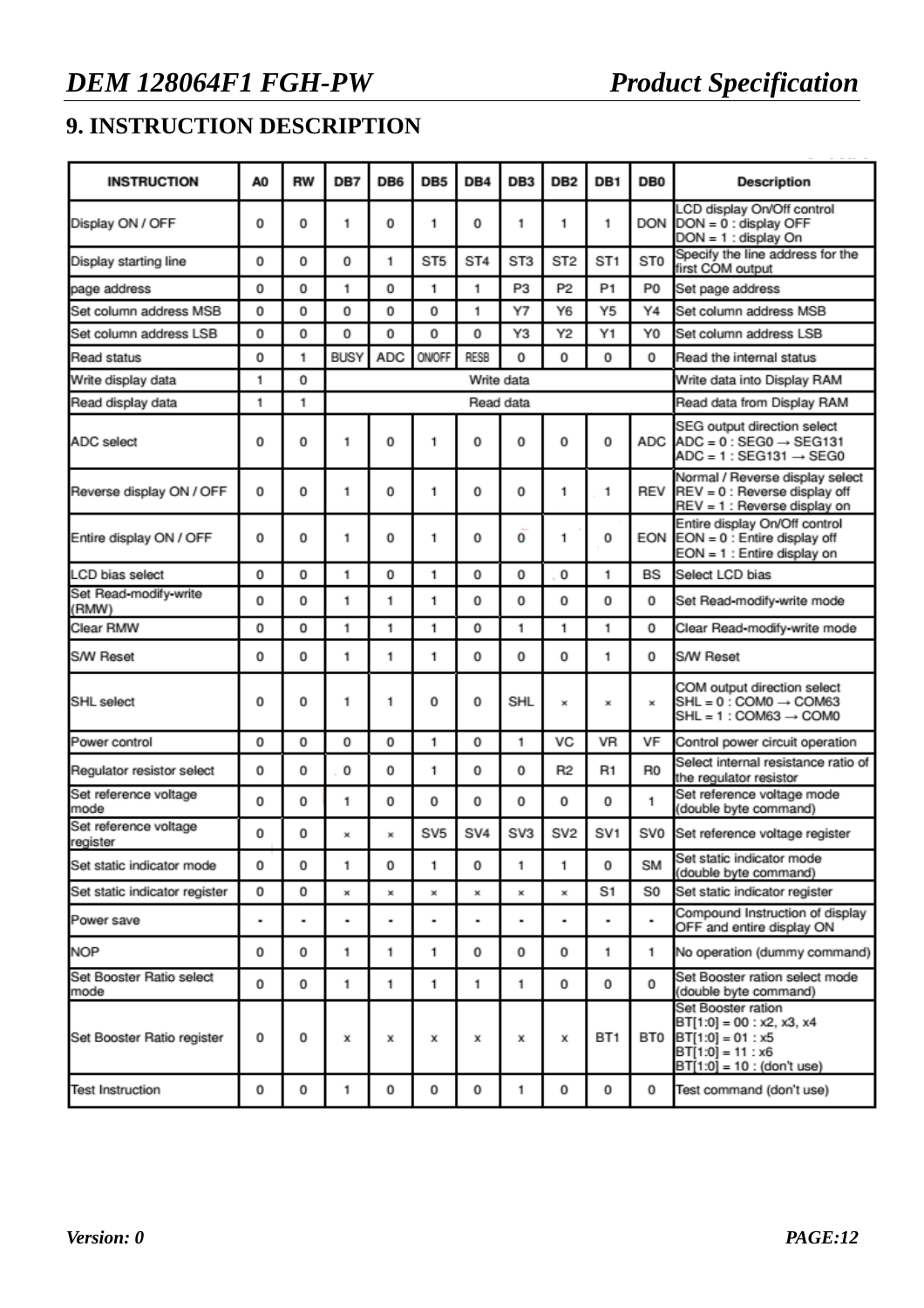### **10. LCD ARTWORK**

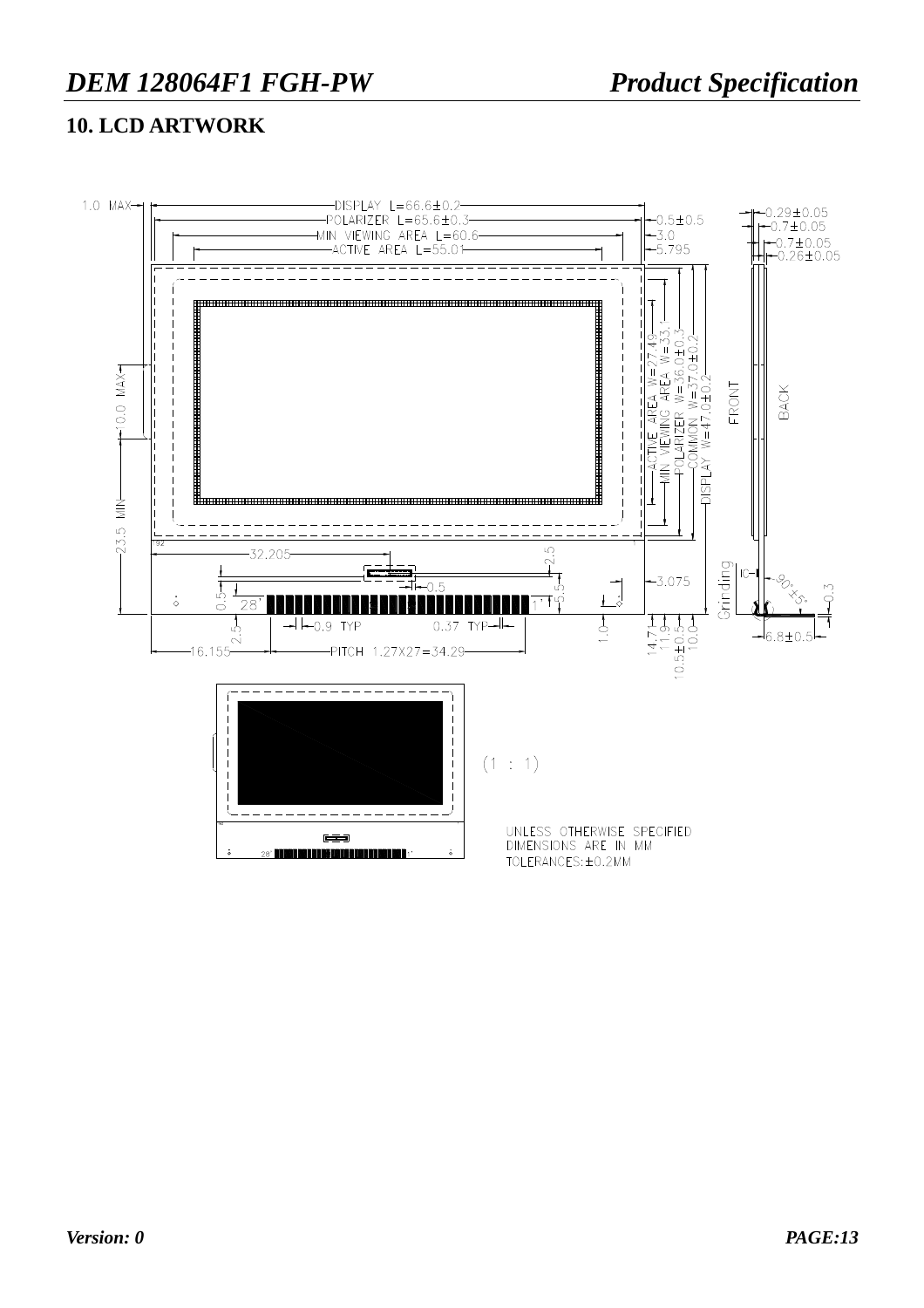## **11.PAD CONFIGURATION**

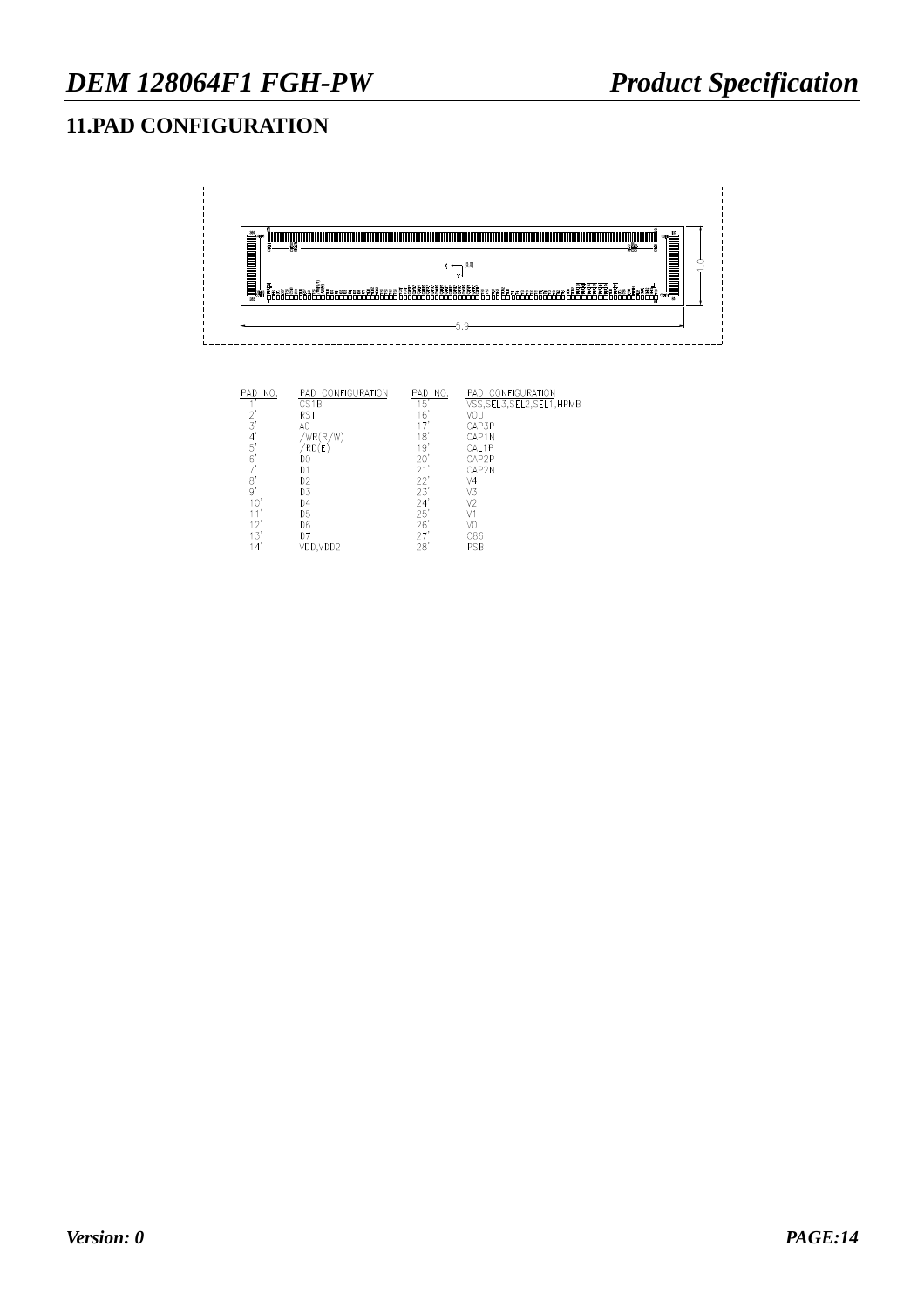## **12. LCD LABELING**



UNLESS OTHERWISE SPECIFIED<br>DIMENSIONS ARE IN MM<br>TOLERANCES:±0.2MM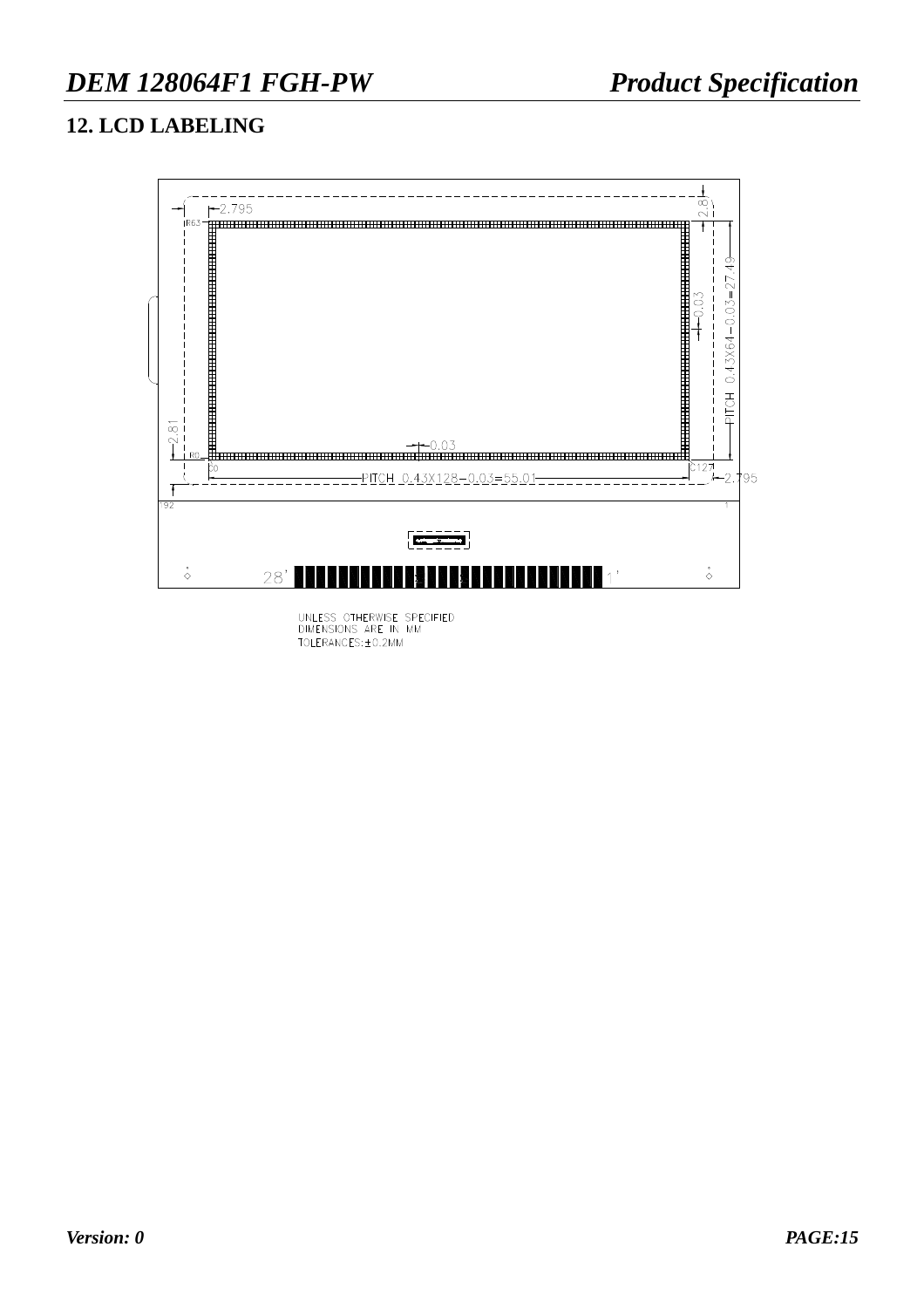## **13. SEG LAYOUT**



## **14 COM LAYOUT**

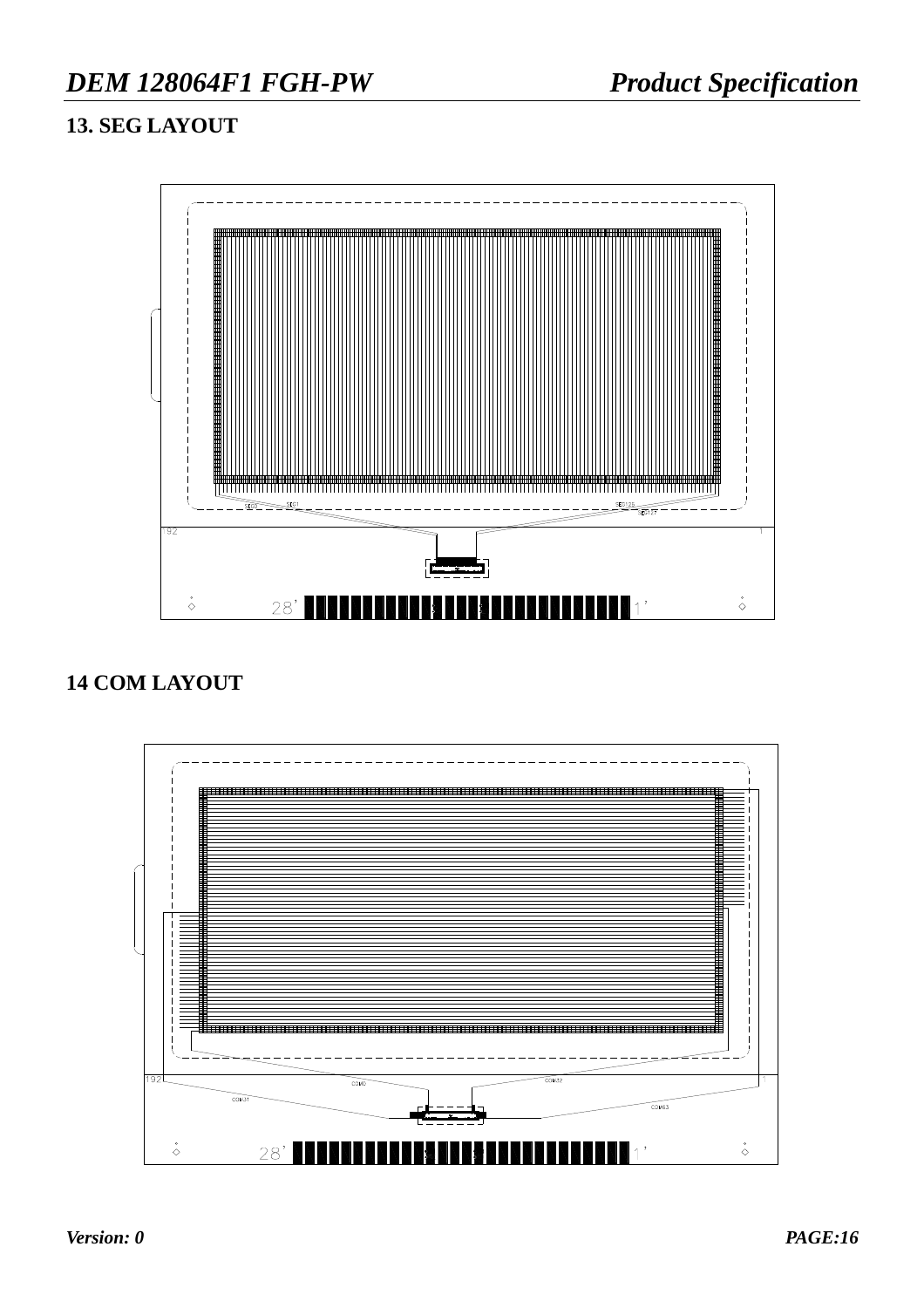## **15. PAD CONFIGURATION GRAPHIC DIMENSION**





## **16. IC LAYOUT**

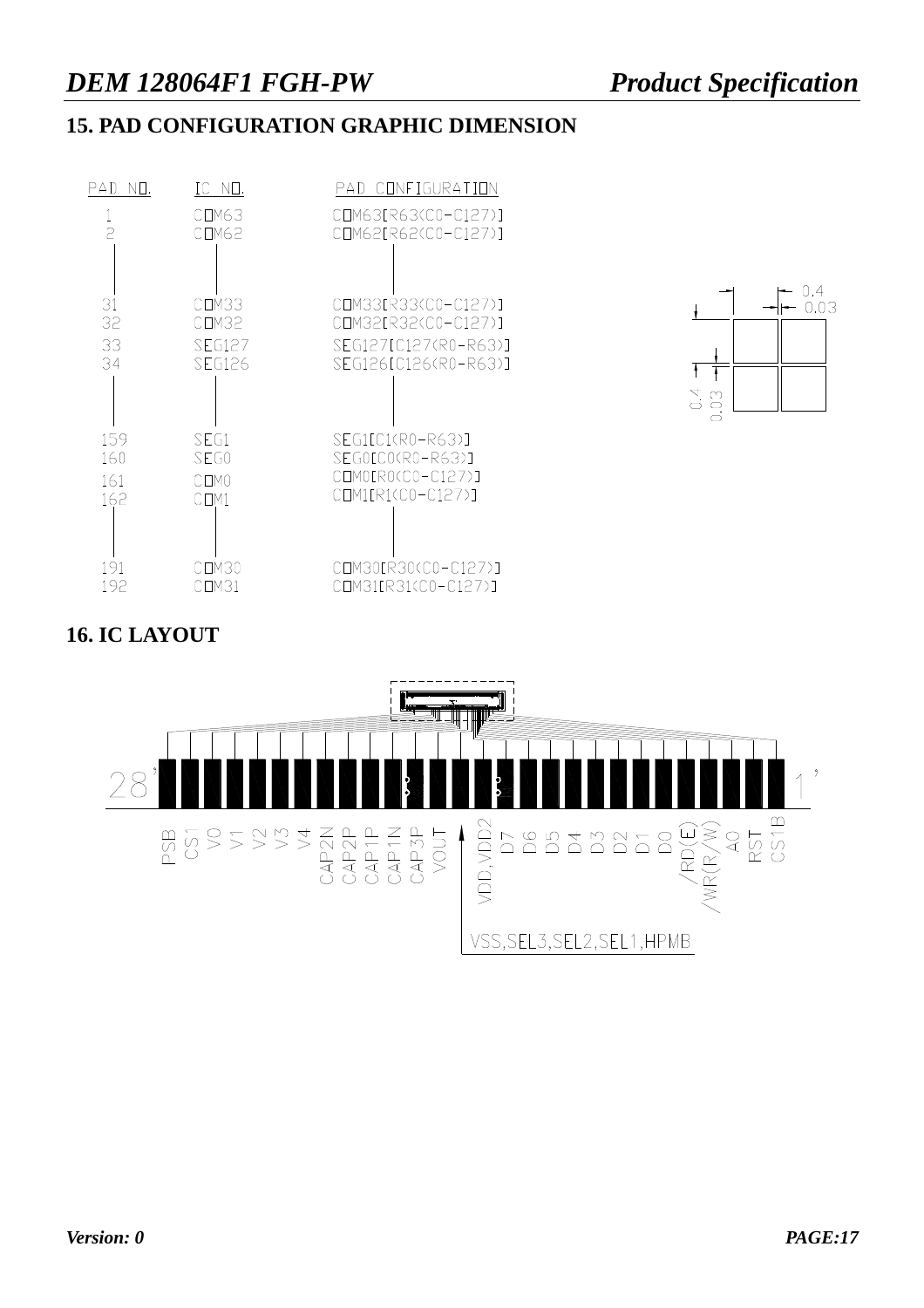## **17. QUALITY DESCRIPTION**

#### DEFECT SPECIFICATION:

Specific type-related items are covered in this sheet.

a: Table for Cosmetic defects (Note: nc = not counted). Sizes and number of defects (Max. Qty)



| Defect Type                 | Max. defect size [µm]<br>d or L  | Max.<br>Quantity       |    |
|-----------------------------|----------------------------------|------------------------|----|
| <b>Black or White Spots</b> | $d \leq 150$                     | nc                     |    |
|                             | 150< $d \leq 300$                | 5                      |    |
| <b>Black or White Lines</b> |                                  | $W \leq 10$            | nc |
|                             | $L \leq 5000$                    | $W \leq 30$            | 3  |
|                             | $L \leq 2000$                    | $W \le 50$             | 2  |
| Pinhole                     | $d \leq 150$<br>150< $d \le 300$ | nc<br>$1$ /segm<br>ent |    |
|                             | (Total defects)                  | (5)                    |    |
| Segment Deformation         |                                  | nc                     |    |
| Bubble (e.g. under pola)    | $d \leq 150$                     | nc                     |    |
|                             | 200< $d \le 400$                 | 3                      |    |
|                             | 400< $d \leq 600$                | 1                      |    |

Examples/ Shapes

- b: Glass defects
- b1:Glass defects at contact ledge

b2:Glass chipping in other areas shall not be in conflict with the product's function.

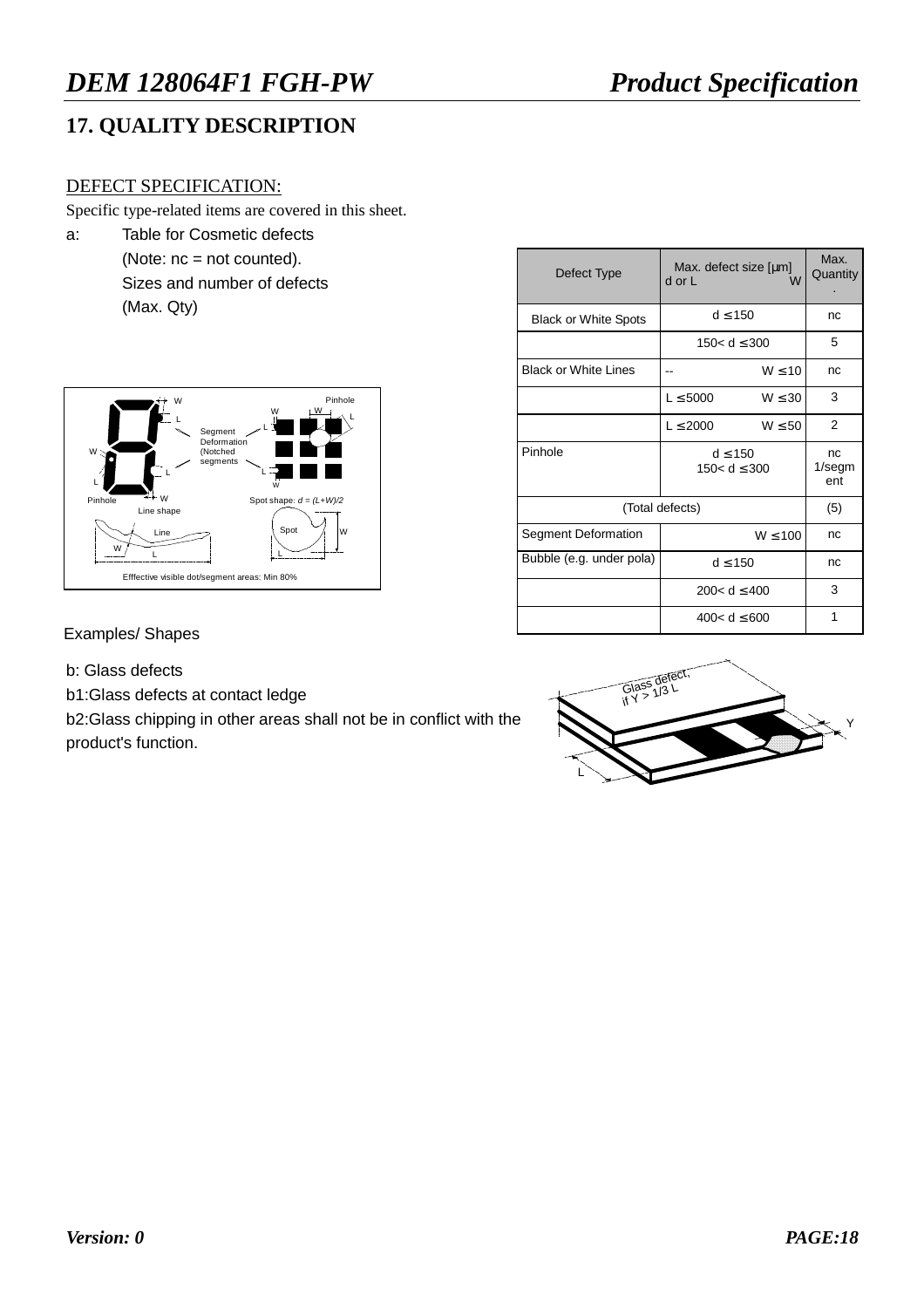## **18. MODULE ACCEPTS QUALITY LEVEL (AQL).**

#### **18.1. AQL standard value: Fatal defect =0.1, Major defect=0.65; Minor defect =2.5.**

#### **18.2. Curtailed inspection scheme**

| <b>Type</b>       | <b>Batch Qty</b>   | inspection Qty     | <b>AQL</b> value | pass           | Reject                       |
|-------------------|--------------------|--------------------|------------------|----------------|------------------------------|
| module<br>product |                    |                    | 0.1              | $\theta$       |                              |
|                   | 350PCS<<br>1000PCS | 125pcs             | 0.65             | $\overline{2}$ | 3                            |
|                   |                    |                    | 2.5              | 7              | 8                            |
|                   | 200PCS<<br>350PCS  |                    | 0.1              | $\theta$       |                              |
|                   |                    | 80pcs              | 0.65             | 1              | $\mathfrak{2}$               |
|                   |                    |                    | 2.5              | 5              | 6                            |
|                   | $<$ 200PCS         | 32pcs              | 0.1              | $\theta$       |                              |
|                   |                    |                    | 0.65             | $\theta$       |                              |
|                   |                    |                    | 2.5              | 4              | 5                            |
| Module<br>sample  |                    | All                |                  |                | The sample will be reject    |
|                   | $<$ 200PCS         | inspected          |                  |                | when the fateful defect>2pcs |
|                   | $>$ 200PCS         | 125 <sub>pcs</sub> |                  |                | or main defect>5pcs.         |

**Notes:** 1). Batch QTY is the production amount that production department ship to QA department.

2). All of productions will be inspected if the batch QTY less than inspected QTY.

3). Each batch fixed to be 500pcs.

### **19. RELIABILITY TEST**

Operating life time: Longer than 50000 hours (at room temperature without direct irradiation of sunlight) Reliability characteristics shall meet following requirements.

| <b>TEMPERATURE TESTS</b>          | <b>NORMAL GRADE</b>                                                                           |  |  |  |  |
|-----------------------------------|-----------------------------------------------------------------------------------------------|--|--|--|--|
| <b>High Temperature Storage</b>   | $+80^{\circ}$ C * 96HR                                                                        |  |  |  |  |
| Low Temperature Storage           | $-30^{\circ}$ C * 96HR                                                                        |  |  |  |  |
| <b>High Temperature Operation</b> | +70 $^{\circ}$ C * 96HR                                                                       |  |  |  |  |
| Low Temperature Operation         | $-20^{\circ}$ C * 96HR                                                                        |  |  |  |  |
| High Temperature, High humidity   | +60 $^{\circ}$ C 90%RH 96HR                                                                   |  |  |  |  |
| <b>Thermal Shock</b>              | $-20^{\circ}$ C * 30 min $\leftarrow$<br>$10s \rightarrow 5Cycles$<br>$70^{\circ}$ C * 30 min |  |  |  |  |
| <b>Vibration Test</b>             | Frequency * Swing * Time<br>$40Hz * 4mm * 4hrs$                                               |  |  |  |  |
| Drop Test                         | Drop height * Times<br>$1.0m * 6$ times                                                       |  |  |  |  |